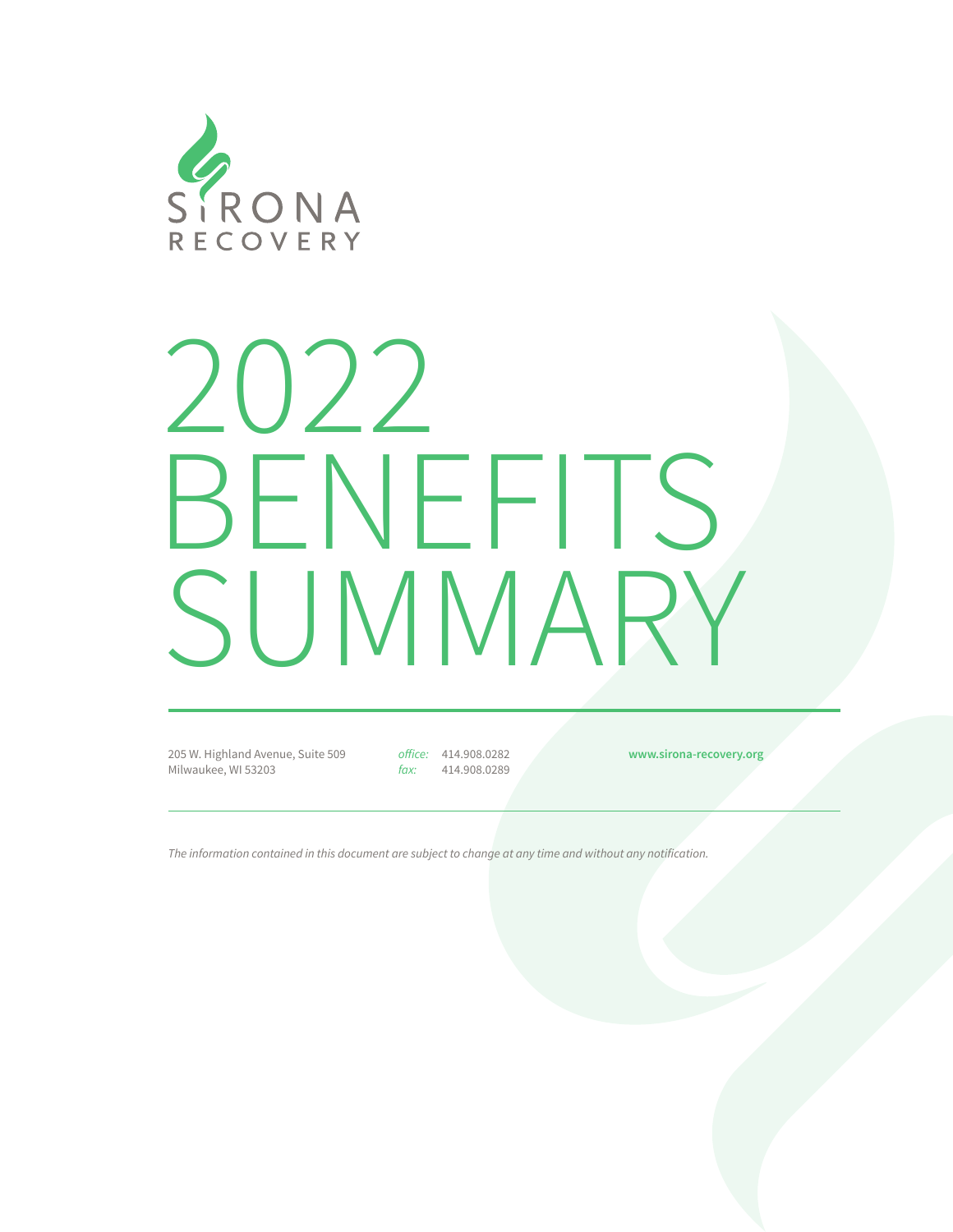Sirona Recovery is proud to offer a competitive benefits package for our staff. From paid vacation (enjoy your birthday off!), holidays, and sick time to extremely affordable health & dental insurance options, short- and long-term disability, and free vision insurance, we're confident that we can meet your needs as an employee in our network.

We are always reviewing and strengthening our offerings to find ways to benefit all employees.

# **PAY PERIODS**

Employees are paid semi-monthly on the 15th and last day of the month.

# **VACATION**

Full-time employees are entitled to 80 hours of paid vacation during each of the first two years of employment. Upon completion of the second and for the third, fourth and fifth year of employment, full-time employees are eligible for 120 hours of paid vacation. Upon completion of five years of employment, employees are eligible for 160 hours of paid vacation for each full year of employment thereafter. Carryover of vacation is not allowed. New employees are credited with 80 hours of vacation following their 90-day anniversary.

**90 days - 2 years:** 80 hours | **3-5 years:** 120 hours | **5 years:** 160 hours

### **PAID HOLIDAYS**

- New Year's Day
- Martin Luther King Day **•** Labor Day
- Memorial Day
- Juneteenth Day
- July 4th *(Independence Day)* December 24th
- 
- Thanksgiving Day
- Thanksgiving Friday
- 
- December 25th
	- December 31st

### **SICK LEAVE**

Full-time employees are entitled to 9 paid sick days per anniversary year. An employee with less than full-time service in any anniversary year will receive sick time on a pro-rated basis based on the number of hours worked during that anniversary year. Sick leave may be accumulated to a maximum of 20 days.

### **PERSONAL DAYS**

Full-time employees are provided with 3 paid personal days per anniversary year.

### **BIRTHDAY LEAVE**

Employees receive a paid day off on their birthday.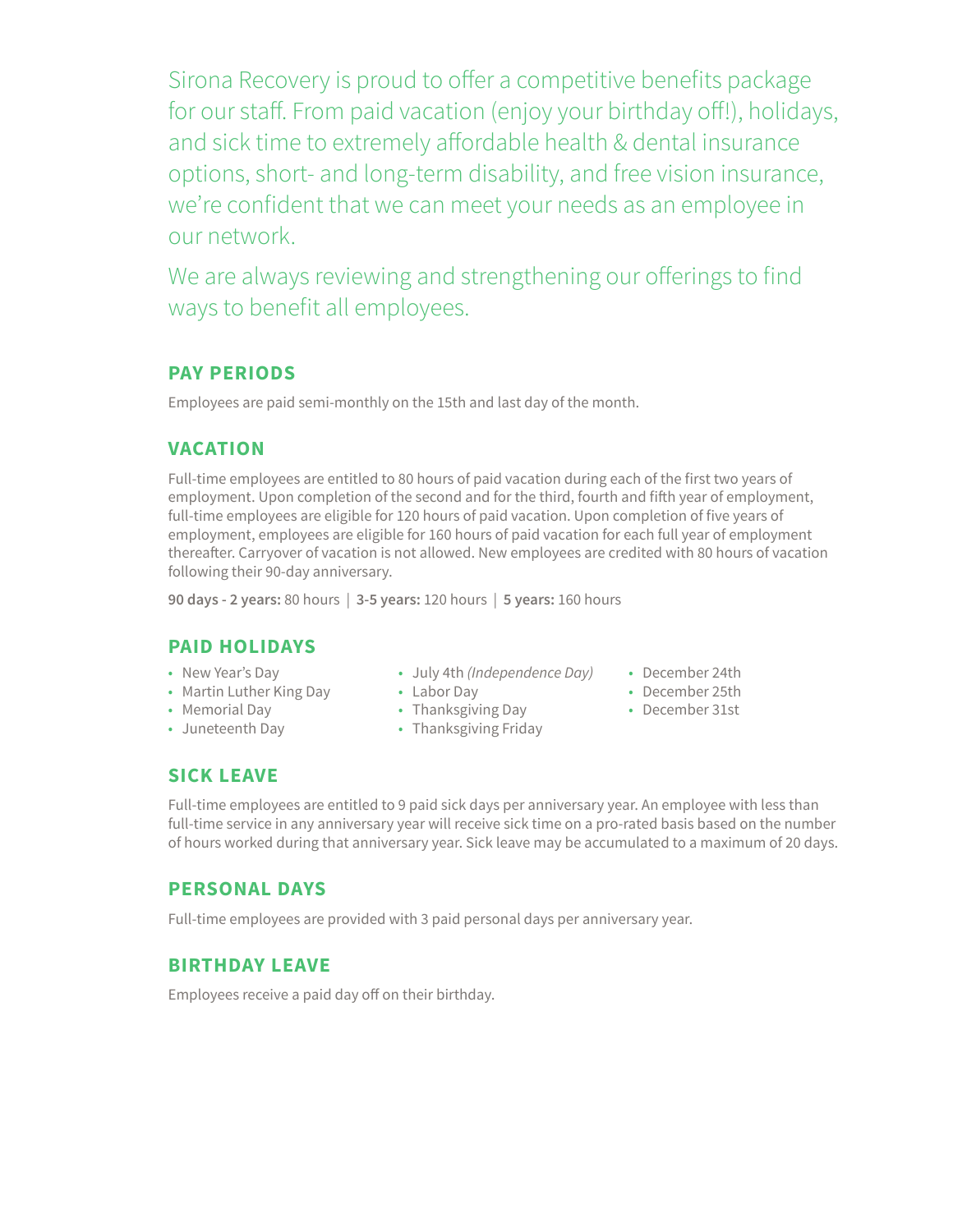Full-time employees are eligible for health insurance on the first of the month following their hire date. United Healthcare is the health insurance carrier.

# Plan 1 • United Healthcare-Copay/PPO Plan

| Deductible:                           | \$2,000 Single / \$4,000 Family (Embedded) (In-Network)<br>\$5,000 Single / \$10,000 Family (Out of Network) |
|---------------------------------------|--------------------------------------------------------------------------------------------------------------|
| Coinsurance:                          | 80% In-Network / 60% Out of Network                                                                          |
| <b>Preventive Care (In-Network):</b>  | Covered at 100%                                                                                              |
| <b>Annual Out of Pocket Maximums:</b> | \$6,000 Single / \$12,000 Family (In-Network)<br>\$11,000 Single / \$22,000 (Out of Network)                 |
| <b>Prescription Drugs:</b>            | \$15 Tier 1/\$45 Tier 2/\$85 Tier 3/\$200                                                                    |
| Office Visits (PCP/SCP) (In-Network): | \$35 Primary Care (Under 19:100%)/\$70 Specialist                                                            |
| <b>Emergency Room:</b>                | \$350 Copay                                                                                                  |
| Urgent Care:                          | \$100 Copay                                                                                                  |
| Virtual Visits:                       | \$10 Copay                                                                                                   |
| Hospitalization                       | Deductible & Coinsurance                                                                                     |

| <b>ELECTION</b>                                                                                                                                                                                                               | <b>PER PAYCHECK DEDUCTION (24)</b> |
|-------------------------------------------------------------------------------------------------------------------------------------------------------------------------------------------------------------------------------|------------------------------------|
| <b>EMPLOYEE ONLY</b>                                                                                                                                                                                                          | \$40.37                            |
| LIMITED FAMILY*                                                                                                                                                                                                               | \$80.74                            |
| <b>FAMILY</b>                                                                                                                                                                                                                 | \$124.73                           |
| . The contract of the contract of the contract of the contract of the contract of the contract of the contract of the contract of the contract of the contract of the contract of the contract of the contract of the contrac |                                    |

*\*Limited family is Employee + Spouse or Employee + 1 or more children*

# Plan 2 • United Healthcare-HDHP/HSA Plan

| Deductible:                           | \$2,000 Single / \$4,000 Family (In-Network)<br>\$3,500 Single / \$7,000 Family (Out of Network) |
|---------------------------------------|--------------------------------------------------------------------------------------------------|
| Coinsurance:                          | 80% In-Network / 60% Out of Network                                                              |
| <b>Preventive Care (In-Network):</b>  | Covered at 100%                                                                                  |
| <b>Annual Out of Pocket Maximums:</b> | \$6000 Single / \$12,000 Family (In-Network)<br>\$9,500 Single/\$19,000 Family (Out of Network)  |
| Office Visits (PCP/SCP) (In-Network): | Deductible & Coinsurance                                                                         |
| <b>Emergency Room:</b>                | Deductible & Coinsurance                                                                         |
| Urgent Care:                          | Deductible & Coinsurance                                                                         |
| <b>Virtual Visits:</b>                | Deductible & Coinsurance (\$50 Fee)                                                              |
| Hospitalizations:                     | Deductible & Coinsurance                                                                         |
| <b>Retail Drug Co-pays:</b>           | Deductible & Coinsurance                                                                         |

| <b>ELECTION</b>      | <b>PER PAYCHECK DEDUCTION (24)</b> |
|----------------------|------------------------------------|
| <b>EMPLOYEE ONLY</b> | \$22.50                            |
| LIMITED FAMILY*      | \$45.00                            |
| <b>FAMILY</b>        | \$67.50                            |

\*Limited family is Employee + Spouse or Employee + 1 or more children.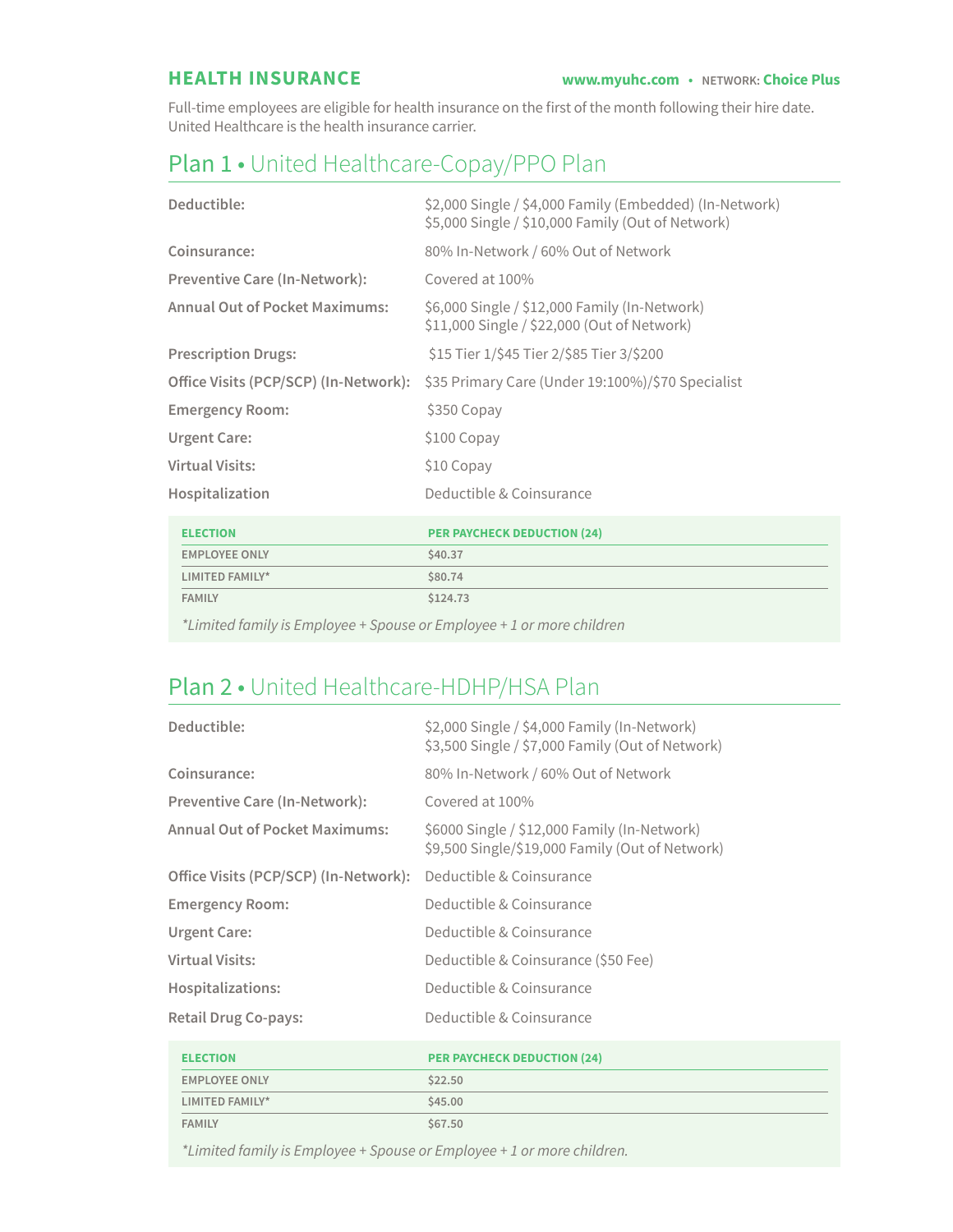Available on a voluntary basis at the employee's expense via payroll deduction. The dental insurance is with United Healthcare.

# United Healthcare Dental Plan • Highlights

| Deductible:                         | \$50 single/\$150 Family             |
|-------------------------------------|--------------------------------------|
| Preventive                          | 100% (not subject to deductible)     |
| <b>Basic Services</b>               | 80% coverage after deductible        |
| <b>Major Services</b>               | 50% coverage after deductible        |
| <b>Annual Maximum</b>               | \$1,500 per person/per calendar year |
| Orthodontic Services (up to age 19) | 50%                                  |
| Lifetime Orthodontic Maximum        | \$1,500 per person                   |

| <b>ELECTION</b>          | <b>PER PAYCHECK DEDUCTIONS</b> |
|--------------------------|--------------------------------|
| <b>EMPLOYEE ONLY</b>     | \$2.50                         |
| <b>EMPLOYEE + SPOUSE</b> | \$5.00                         |
| EMPLOYEE + CHILD(REN)    | \$5.00                         |
| <b>FAMILY</b>            | \$7.50                         |

### **VISION INSURANCE www.myuhc.com**

Vision insurance is available on a voluntary basis with United Healthcare and provided at **NO COST!**

# United Healthcare Vision Plan • Highlights

| Vision Exam: | Employee pays \$10 then covered at 100% every 12 months                                                    |
|--------------|------------------------------------------------------------------------------------------------------------|
| Lenses:      | Covered after a \$10 copay every 12 months (upgrades/other<br>add-on's available at additional copayments) |
| Frames:      | \$130 allowance, then 30% off balance every 24 months                                                      |
|              | <b>Contact Lenses (in lieu of eyeglasses):</b> \$130 retail allowance, Formulary-Up to four boxes          |
|              |                                                                                                            |

The above are in-network benefits only. Please refer to the complete benefit summary for out of network benefits.

# **FLEXIBLE SPENDING ACCOUNT (FSA)**

This plan allows employees to pay for certain expenses using pre-tax dollars. Employees deduct monies from their paycheck before federal, state, Social Security and Medicare taxes are calculated. The monies are withheld from each paycheck in equal installments and reimbursed once an employee shows proof that the service was rendered. Expenses that qualify for reimbursement are Dependent Care and Medical Reimbursement (maximum \$2750/yr). Our Flexible Spending Account is administered through Diversified Benefit Services.

# **HEALTH SAVINGS ACCOUNT (HSA)**

Employees that enroll in the Option 2 High Deductible Health Plan (HDHP) can set up a Health Savings Account (HSA). This is a tax-favored account that can be used for current and future medical expenses. A health savings account can be funded with your tax-exempt dollars, by your employer, to help pay for eligible medical expenses not covered by an insurance plan, including the deductible, and coinsurance. Our Health Savings Account is administered by Optum Bank with United Healthcare.